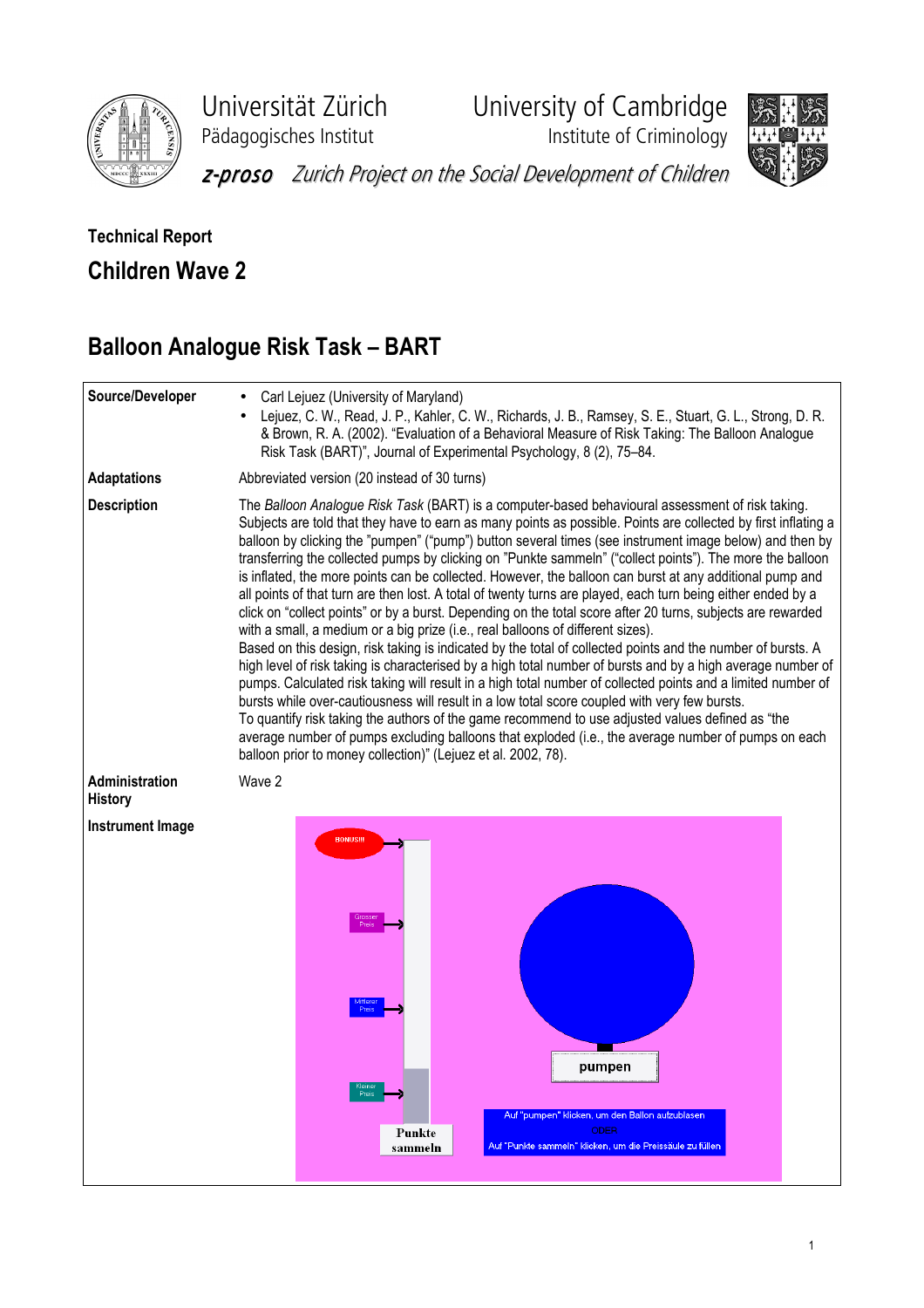| <b>Descriptive Statistics</b><br>"BART Total pumps"    | <b>Variable Name</b>                               |      |                 |                             |         | Mean                                                                   |       | <b>Standard</b><br>Deviation |                 | <b>Skewness</b> |              | Kurtosis     |          |            |  |  |  |
|--------------------------------------------------------|----------------------------------------------------|------|-----------------|-----------------------------|---------|------------------------------------------------------------------------|-------|------------------------------|-----------------|-----------------|--------------|--------------|----------|------------|--|--|--|
|                                                        | <b>BART_Total</b>                                  |      |                 | $\overline{2}$<br>$(0.1\%)$ |         | 23.48                                                                  |       |                              | 11.31           | 1.06            |              | 2.14         |          |            |  |  |  |
|                                                        | $N = 1335$                                         |      |                 |                             |         |                                                                        |       |                              |                 |                 |              |              |          |            |  |  |  |
|                                                        | Comments:                                          |      |                 |                             |         |                                                                        |       |                              |                 |                 |              |              |          |            |  |  |  |
|                                                        | 1)                                                 |      |                 |                             |         | BART_Total with excessive skewness and high kurtosis                   |       |                              |                 |                 |              |              |          |            |  |  |  |
| <b>Sum Index</b>                                       | "BART Total pumps"                                 |      |                 |                             |         |                                                                        |       |                              |                 |                 |              |              |          |            |  |  |  |
| <b>Descriptive</b>                                     |                                                    |      | <b>Standard</b> |                             |         |                                                                        |       | Skew-                        |                 |                 |              | <b>ANOVA</b> |          |            |  |  |  |
| <b>Statistics</b>                                      | Group                                              | N    | Mean            | <b>Deviation</b><br>11.31   |         | Min.                                                                   | Max.  | ness                         |                 | Kurtosis        | df           | F            |          | p          |  |  |  |
|                                                        | Full sample                                        | 1333 | 23.48           |                             |         | 0.67                                                                   | 91.25 | 1.06                         |                 | 2.14            |              |              |          |            |  |  |  |
|                                                        | Gender<br>Girls                                    | 655  | 22.87           | 11.13                       |         | 0.67                                                                   | 91.25 | 1.13                         |                 | 2.80            | 1            | 3.79         |          | .052       |  |  |  |
|                                                        | Boys                                               | 678  | 24.08           | 11.46                       |         | 3.05                                                                   | 78.50 | 1.01                         |                 | 1.62            |              |              |          |            |  |  |  |
|                                                        | Treatment                                          |      |                 |                             |         |                                                                        |       |                              |                 |                 | 3            | 0.93         |          | .426       |  |  |  |
|                                                        | Control                                            | 342  | 24.08           | 10.83                       |         | 4.32                                                                   | 56.78 | 0.65                         |                 | 0.22            |              |              |          |            |  |  |  |
|                                                        | Triple P                                           | 326  | 22.96           | 11.40                       |         | 2.60                                                                   | 91.25 | 1.43                         |                 | 4.79            |              |              |          |            |  |  |  |
|                                                        | <b>PATHS</b>                                       | 363  | 23.86           | 11.50                       |         | 3.10                                                                   | 78.50 | 1.13                         |                 | 1.99            |              |              |          |            |  |  |  |
|                                                        | Combination                                        | 302  | 22.93           | 11.52                       |         | 0.67                                                                   | 68.44 | 1.03                         |                 | 1.59            |              |              |          |            |  |  |  |
|                                                        | Comments:                                          |      |                 |                             |         |                                                                        |       |                              |                 |                 |              |              |          |            |  |  |  |
|                                                        |                                                    |      |                 |                             |         |                                                                        |       |                              |                 |                 |              |              |          |            |  |  |  |
|                                                        | 1)                                                 |      |                 |                             |         | All subgroups except Control with excessive skewness and high kurtosis |       |                              |                 |                 |              |              |          |            |  |  |  |
|                                                        |                                                    |      |                 |                             |         |                                                                        |       |                              |                 |                 |              |              |          |            |  |  |  |
|                                                        |                                                    |      |                 |                             |         |                                                                        |       | <b>Boys</b>                  |                 |                 |              | Girls        |          |            |  |  |  |
|                                                        | Variable                                           |      |                 | r                           | р       | N                                                                      |       | r                            | р               | N               |              | r            | р        | N          |  |  |  |
|                                                        | Subscales                                          |      |                 |                             |         |                                                                        |       |                              |                 |                 |              |              |          |            |  |  |  |
|                                                        | <b>BART</b> low pumps                              |      |                 | .931                        | $***$   | 1332                                                                   |       | .923                         | $***$           | 677             | .941         |              | ***      | 655        |  |  |  |
|                                                        | <b>BART</b> medium pumps                           |      |                 | .933                        | $***$   | 1333                                                                   |       | .923                         | $***$           | 678             | .942         |              | $***$    | 655        |  |  |  |
|                                                        | Child SBQ                                          |      |                 |                             |         |                                                                        |       |                              |                 |                 |              |              |          |            |  |  |  |
|                                                        | Aggression W2                                      |      |                 | .047                        | ns      | 1332                                                                   |       | .062                         | ns              | 677             | .009         |              | ns       | 655        |  |  |  |
|                                                        | Prosociality W2                                    |      |                 | $-053$                      | ns<br>* | 1332                                                                   |       | $-0.39$                      | ns              | 677             | $-057$       |              | ns       | 655        |  |  |  |
|                                                        | Aggression W1                                      |      |                 | .054<br>.011                | ns      | 1321<br>1321                                                           |       | .068<br>.025                 | ns<br>ns        | 672<br>672      | .031<br>.009 |              | ns<br>ns | 649<br>649 |  |  |  |
|                                                        | Prosociality W1                                    |      |                 |                             |         |                                                                        |       |                              |                 |                 |              |              |          |            |  |  |  |
|                                                        | Teacher SBQ2.1                                     |      |                 | .126                        | ***     | 1304                                                                   |       | .131                         | $^{\star\star}$ | 664             |              |              | **       | 640        |  |  |  |
|                                                        | <b>Total Aggression</b><br>Prosociality            |      |                 | $-041$                      | ns      | 1305                                                                   |       | $-081$                       |                 | 664             | .105<br>.034 |              | ns       | 641        |  |  |  |
|                                                        |                                                    |      |                 |                             |         |                                                                        |       |                              |                 |                 |              |              |          |            |  |  |  |
|                                                        | Parent SBQ<br>Aggression                           |      |                 | $^\star$<br>.069            |         | 1172                                                                   |       | .075                         | ns              | 615             | .044         |              | ns       | 557        |  |  |  |
|                                                        | Prosociality                                       |      |                 | $-019$                      | ns      | 1170                                                                   |       | $-034$                       | ns              | 616             | .024         |              | ns       | 554        |  |  |  |
|                                                        | $1***$ p <. 001, ** p <. 01, * p <. 05, ns p >. 05 |      |                 |                             |         |                                                                        |       |                              |                 |                 |              |              |          |            |  |  |  |
| <b>Correlations with</b><br><b>Subscales &amp; DVs</b> | Comments:                                          |      |                 |                             |         |                                                                        |       |                              |                 |                 |              |              |          |            |  |  |  |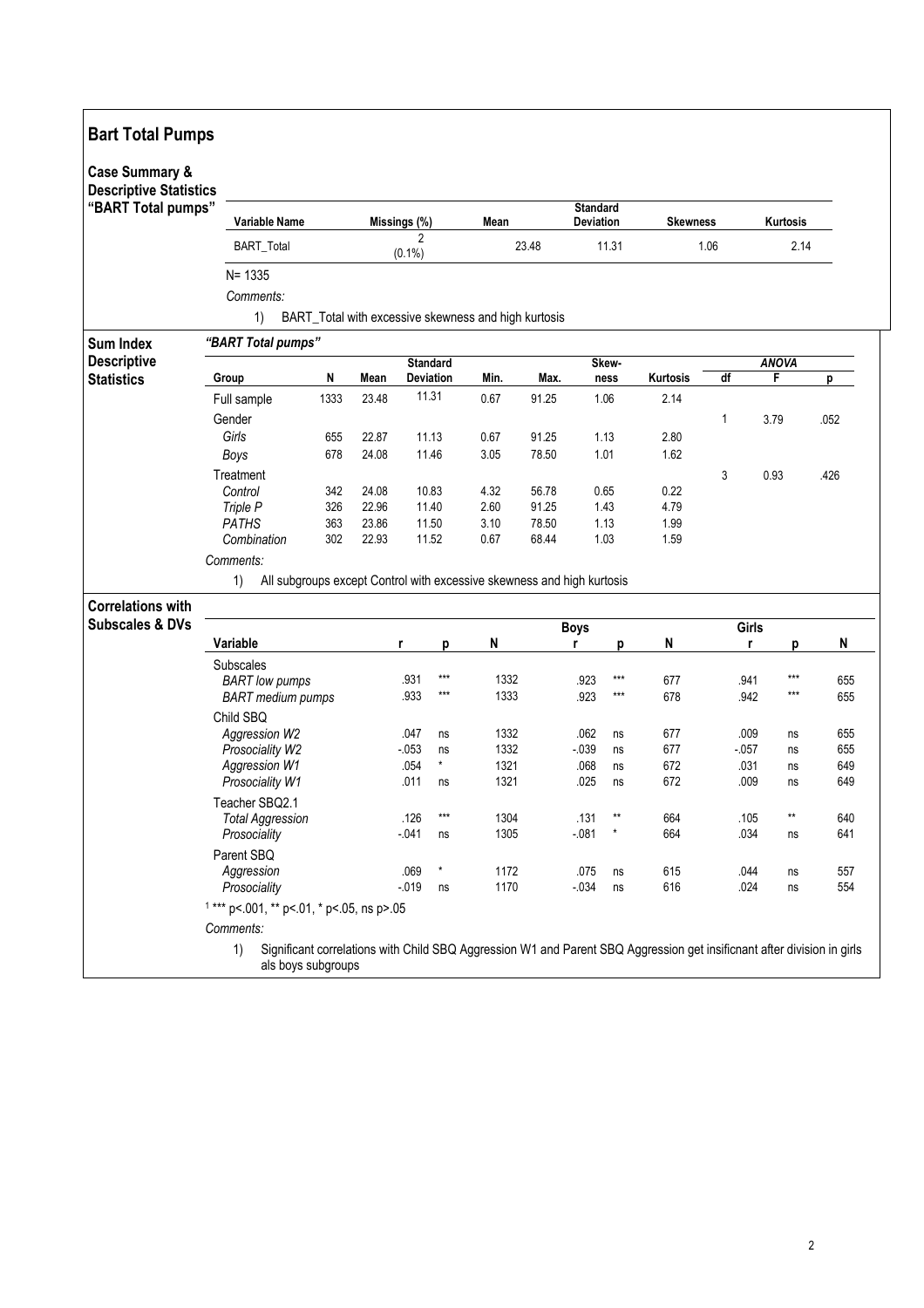| <b>BART</b> low pumps                           |                                                                       |            |                |                  |                 |                                                                        |                                     |                 |                   |                 |                  |       |                |            |
|-------------------------------------------------|-----------------------------------------------------------------------|------------|----------------|------------------|-----------------|------------------------------------------------------------------------|-------------------------------------|-----------------|-------------------|-----------------|------------------|-------|----------------|------------|
| <b>Case Summary &amp;</b><br><b>Descriptive</b> |                                                                       |            |                |                  |                 |                                                                        |                                     |                 |                   |                 |                  |       |                |            |
| <b>Statistics "BART</b><br>low pumps"           | Variable Name                                                         |            | Missings (%)   |                  |                 | Mean                                                                   | <b>Standard</b><br><b>Deviation</b> |                 |                   | <b>Skewness</b> | Kurtosis<br>2.73 |       |                |            |
|                                                 | BART_Low                                                              |            |                | 3<br>$(0.2\%)$   |                 | 24.44                                                                  |                                     | 13.37           |                   | 1.32            |                  |       |                |            |
|                                                 | $N = 1335$                                                            |            |                |                  |                 |                                                                        |                                     |                 |                   |                 |                  |       |                |            |
|                                                 | Comments:<br>1)<br>BART_Low with excessive skewness and high kurtosis |            |                |                  |                 |                                                                        |                                     |                 |                   |                 |                  |       |                |            |
| <b>Sum Index</b>                                | "BART low pumps"                                                      |            |                |                  |                 |                                                                        |                                     |                 |                   |                 |                  |       |                |            |
| <b>Descriptive</b>                              |                                                                       |            |                |                  | <b>Standard</b> |                                                                        | Skew-                               |                 |                   | <b>ANOVA</b>    |                  |       |                |            |
| <b>Statistics</b>                               | Group                                                                 | N          | Mean           |                  | Deviation       | Min.                                                                   | Max.                                |                 | ness              | Kurtosis        | df               | F     |                | р          |
|                                                 | Full sample                                                           | 1332       | 24.44          | 13.37            |                 | $\mathbf 0$                                                            | 102                                 |                 | 1.32              | 2.73            |                  |       |                |            |
|                                                 | Gender                                                                |            |                |                  |                 |                                                                        |                                     |                 |                   |                 | 1                | 1.23  |                | .268       |
|                                                 | Girls                                                                 | 655        | 24.03          | 12.77            |                 | $\mathbf 0$                                                            | 102                                 |                 | 1.26              | 2.96            |                  |       |                |            |
|                                                 | Boys                                                                  | 677        | 24.84          | 13.92            |                 | 3.20                                                                   | 94                                  |                 | 1.53              | 2.48            |                  |       |                |            |
|                                                 | Treatment                                                             |            |                |                  |                 |                                                                        |                                     |                 |                   |                 | 3                | 0.23  |                | .878       |
|                                                 | Control                                                               | 342        | 24.63          | 12.44            |                 | 4.20                                                                   | 65.40                               |                 | 0.87              | 0.59            |                  |       |                |            |
|                                                 | Triple P                                                              | 325        | 23.95          | 13.63<br>13.76   |                 | 2.60                                                                   | 102.00                              |                 | 1.61              | 4.59<br>3.21    |                  |       |                |            |
|                                                 | <b>PATHS</b><br>Combination                                           | 363<br>302 | 24.74<br>24.39 | 13.66            |                 | 3.20<br>$\mathbf 0$                                                    | 94.00<br>80.67                      |                 | 1.48<br>1.20      | 1.92            |                  |       |                |            |
|                                                 | Comments:                                                             |            |                |                  |                 |                                                                        |                                     |                 |                   |                 |                  |       |                |            |
|                                                 | 1)                                                                    |            |                |                  |                 | All subgroups except Control with excessive skewness and high kurtosis |                                     |                 |                   |                 |                  |       |                |            |
| <b>Correlations with</b>                        |                                                                       |            |                |                  |                 |                                                                        |                                     |                 |                   |                 |                  |       |                |            |
| <b>Subscales &amp; DVs</b>                      |                                                                       |            |                |                  |                 |                                                                        |                                     | <b>Boys</b>     |                   |                 |                  | Girls |                |            |
|                                                 | Variable                                                              |            |                | r                | p               | N                                                                      |                                     | r               | p                 | N               |                  | r     | p              | N          |
|                                                 | <b>Subscales</b>                                                      |            |                |                  |                 |                                                                        |                                     |                 |                   |                 |                  |       |                |            |
|                                                 | <b>BART</b> total pumps                                               |            |                | .931             | $***$<br>$***$  | 1332                                                                   |                                     | .923            | $***$             | 677             | .941             |       | $***$<br>$***$ | 655        |
|                                                 | <b>BART</b> medium pumpst                                             |            |                | .740             |                 | 1332                                                                   |                                     | .711            | $\star\star\star$ | 677             |                  | .776  |                | 655        |
|                                                 | Child SBQ                                                             |            |                |                  |                 |                                                                        |                                     |                 |                   |                 |                  |       |                |            |
|                                                 | Aggression W2<br>Prosociality W2                                      |            |                | .027<br>$-0.053$ | ns<br>ns        | 1331<br>1331                                                           |                                     | .040<br>$-0.33$ | ns<br>ns          | 676<br>676      | $-001$<br>$-075$ |       | ns<br>ns       | 655<br>655 |
|                                                 | Aggression W1                                                         |            |                | .040             | ns              | 1320                                                                   |                                     | .048            | ns                | 671             |                  | .025  | ns             | 649        |
|                                                 | Prosociality W1                                                       |            |                | .005             | ns              | 1320                                                                   |                                     | .037            | ns                | 671             | $-0.029$         |       | ns             | 649        |
|                                                 | Teacher SBQ2.1                                                        |            |                |                  |                 |                                                                        |                                     |                 |                   |                 |                  |       |                |            |
|                                                 | <b>Total Aggression</b>                                               |            |                | .135             | $***$           | 1303                                                                   |                                     | .136            | ***               | 663             |                  | .125  | $\star\star$   | 640        |
|                                                 | Prosociality                                                          |            |                | - 041            | ns              | 1304                                                                   |                                     | $-0.96$         | $\star$           | 663             |                  | .039  | ns             | 641        |
|                                                 | Parent SBQ                                                            |            |                |                  |                 |                                                                        |                                     |                 |                   |                 |                  |       |                |            |
|                                                 | Aggression                                                            |            |                | .051             | ns              | 1172                                                                   |                                     | .056            | ns                | 615             |                  | .035  | ns             | 557        |
|                                                 | Prosociality                                                          |            |                | $-0.004$         | ns              | 1170                                                                   |                                     | $-0.011$        | ns                | 616             |                  | .018  | ns             | 554        |
|                                                 | $1***$ p<.001, ** p<.01, * p<.05, ns p>.05                            |            |                |                  |                 |                                                                        |                                     |                 |                   |                 |                  |       |                |            |